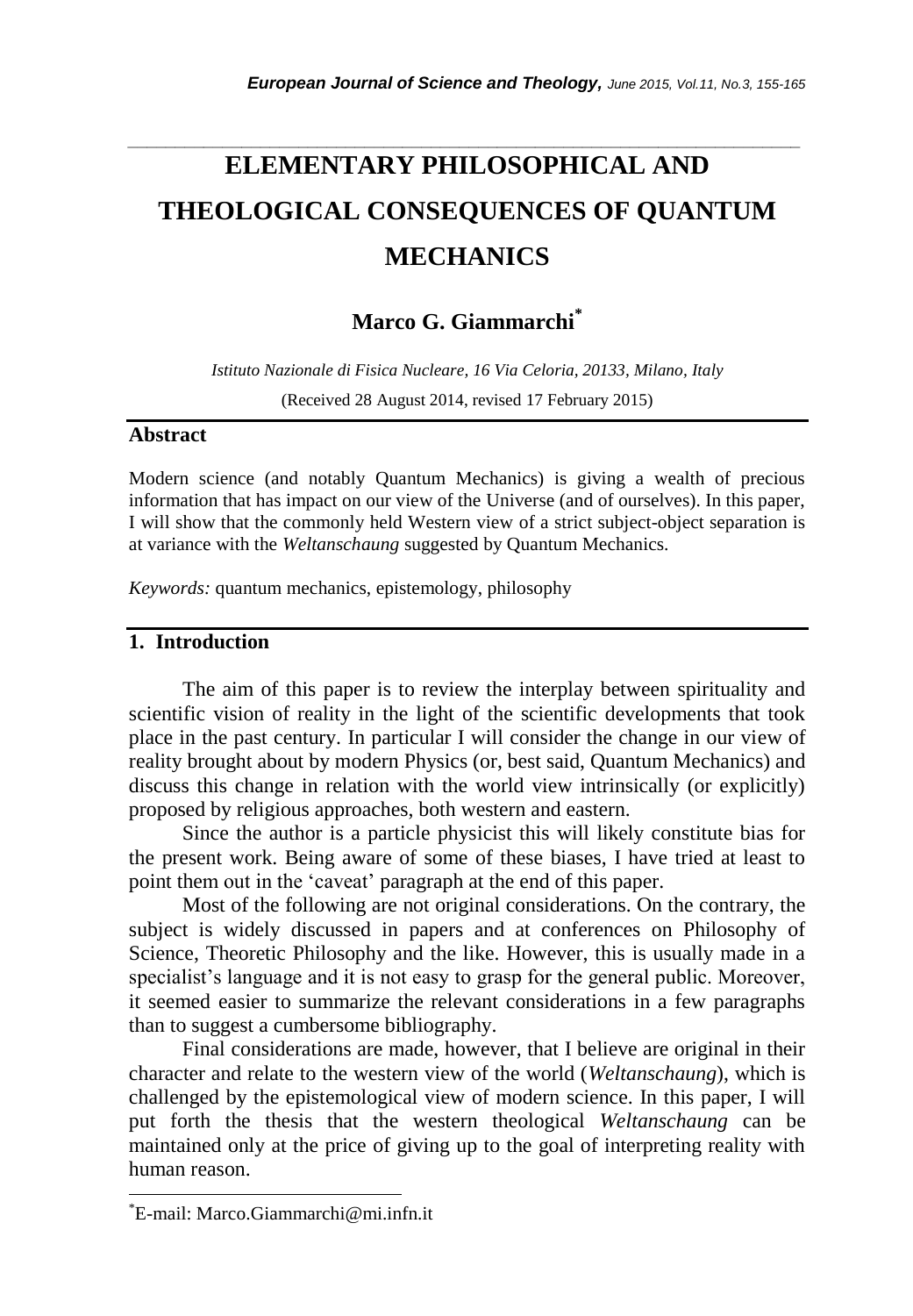## **2. Before 1900 - Classical Mechanics**

Classical Mechanics is the branch of Physics which very often deals with simple mechanical systems such a stone falling from a tower or a pendulum hanging from the ceiling of a building. This may seem a rather narrow field of investigation. On the contrary, Classical Mechanics has an amazingly wide variety of applications (in Physics and other sciences) as well as a tremendous conceptual importance. The motion of planets is governed by the laws of Classical Mechanics and so is an important part of our everyday lives. Also in the atomic world the laws of Classical Mechanics (together with Electromagnetism) gave a crucial contribution to the understanding of physical phenomena even if they were surpassed (and ultimately shown to be incorrect) at the atomic and nuclear scales by Quantum Mechanics.

Electromagnetism, the theory of charges and currents, summarised in Maxwell laws, offered a sound basis for the understanding of all electromagnetic phenomena. This can also be considered a classical theory (in the sense of a nonquantum theory).

Classical Mechanics, Electromagnetism and other "classical physics" theories (Thermodynamics, for instance) were essential in the process of laying down the foundations of modern technology. Even today most of the "ordinary" technology is based on this conception of the fundamental interactions. Engines, houses, power stations, trains, theatres, submarines, coffee machines are all operated by exploiting concepts developed by Classical Physics. It is only when we try to understand the working principle of some very special devices (lasers, atomic clocks,…) that Quantum Mechanics is essential and Classical Mechanics is no more adequate.

Needless to say, Classical Physics has deep interrelations with (and in some cases helped to lay the foundations of) many other modern sciences such as Chemistry, to name only one.

However, from the modern theoretical viewpoint, Classical Mechanics is now only an approximate tool (albeit a very good one) for the understanding of the physical world. Quantum mechanics – at the best of our today knowledge – is the "real" theory of the fundamental microscopic phenomena. Classical (nonquantum) Physics can be used in many cases (not all!) only as a good approximation to Quantum Mechanics.

Parallel to the "quantum revolution" of the beginning of the last century, Einstein"s Relativity revolution took place as well and helped to lay the foundations of modern Physics. It changed our views of space-time, matter and energy and offered a key for the interpretation of the very fabric of the Universe. However, for the purposes of the present paper, the distinction between relativistic and non-relativistic physics is of lesser importance. We will instead focus on the distinction between quantum and non-quantum physics. We will see that these two different domains bring about radically different views of reality and bear on the philosophical question of the subject/object distinction.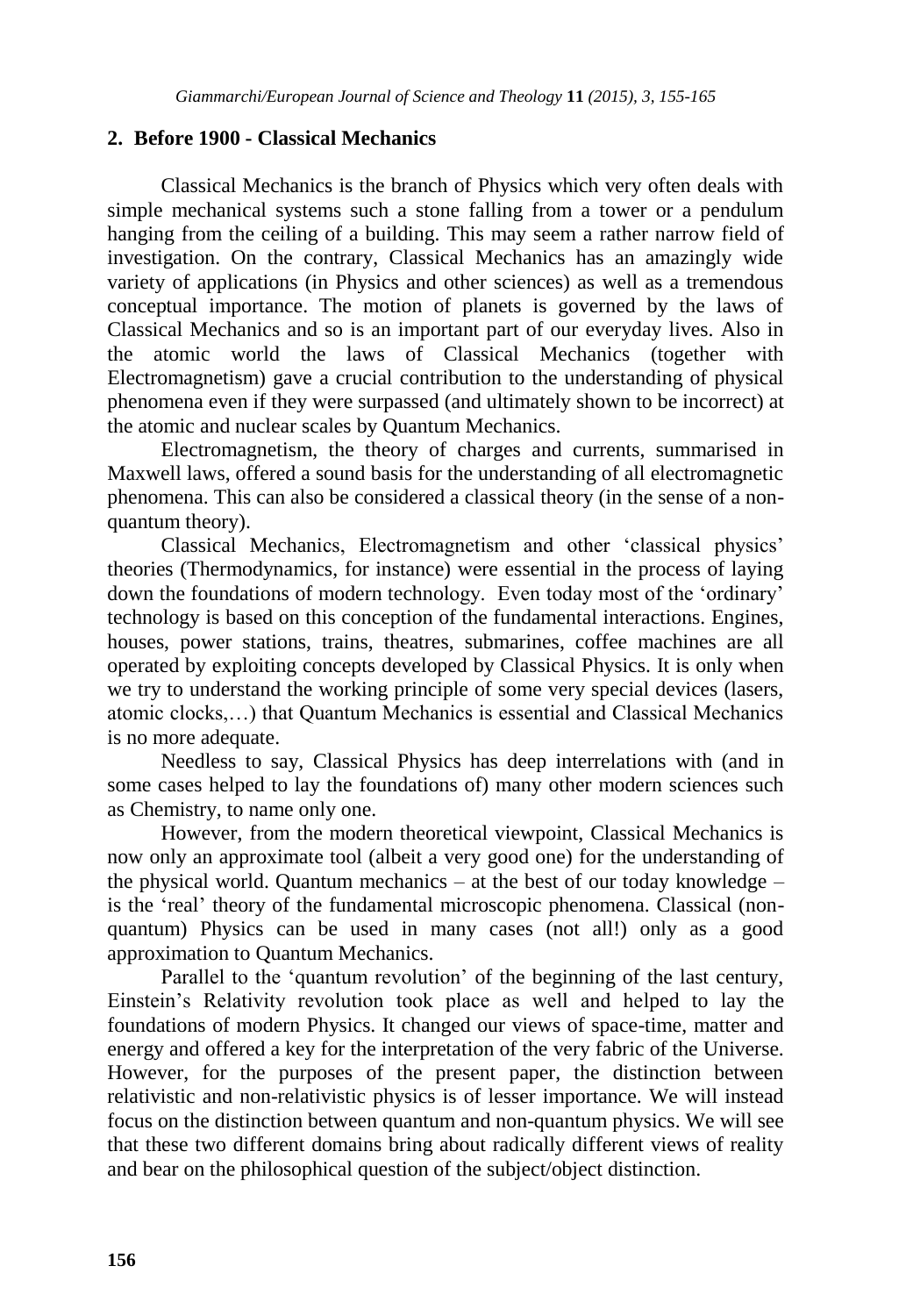One very important thing to be considered is that Classical Mechanics is somehow 'easy' from the viewpoint of a westerner and can offer a *weltanschaung* that is very intuitive to the human mind. One can think of Classical Physics (roughly speaking, most of Physics before the year 1900) as a relatively simple kind of description of reality: every material body can be considered as made of some constituents that will perfectly follow deterministic laws (these constituents were not fully understood at the year 1900 but this is irrelevant for our story). In this picture of the Universe, these little constituents (we can call them atoms, *a la* Demokritos) are interacting with each other by means of electromagnetic and gravitational forces and bounce back and forth from each other following perfectly deterministic laws (Newton's dynamical law for the force). The solar system is another typical prototype of such a view: given the positions and velocities of the planets and their physical characteristics (like masses) one can in principle solve the equations of motion in an exact way and find the position of the planets anytime in the future (yes, Laplace"s dream!). Mathematically this property stems from the characteristics of Newton"s dynamical equation: given initial positions and velocities it exist one (and only one) solution to the problem of motion.

This kind of agreement (or naturalness) of Classical Physics with our common sense is due to the fact that our intuition was developed in a spacetime where typical velocities are much smaller than  $c$  (the speed of light in vacuum) and the physical actions turn out to be much bigger than *h* (Planck's constant). It is because of these facts that our intuition seems to tell us that physical reality is a perfectly deterministic mechanical clockwork, in agreement with Classical Physics formalism. Experiments in Physics at the atomic and subatomic scale, on the other hand, tell a different story, which will illustrate in the following.

As an aside: Classical Physics can be recovered (from Relativity) in the limit where *c* goes to infinity and (from Quantum Mechanics) where *h* goes to zero. However the quantum limit is in many cases more problematic than the relativity limit [1]. This fact is not surprising given the profound conceptual differences between the worldview of a 'Classical Physicist' and a 'Quantum Physicist' which are discussed in this paper.

## **3. Classical Physics and the relation of Western Thought with nature**

Let us now come back to the classical vision of a deterministic physical reality.

First of all, one should be aware that this deterministic view of the Universe is of a fundamental character, i.e. has nothing to do with imperfections in measuring instruments. It is of course *de facto* true that there are imperfections in measuring instruments, in the skill of the experimenters and so on… that will introduce errors in the measurements of physical quantities. However, it is a basic tenet of Classical Mechanics that these errors can be minimized (with no problems in principle) by a better technology of the measuring apparatus, an increased skill of the experimenter and so on. The point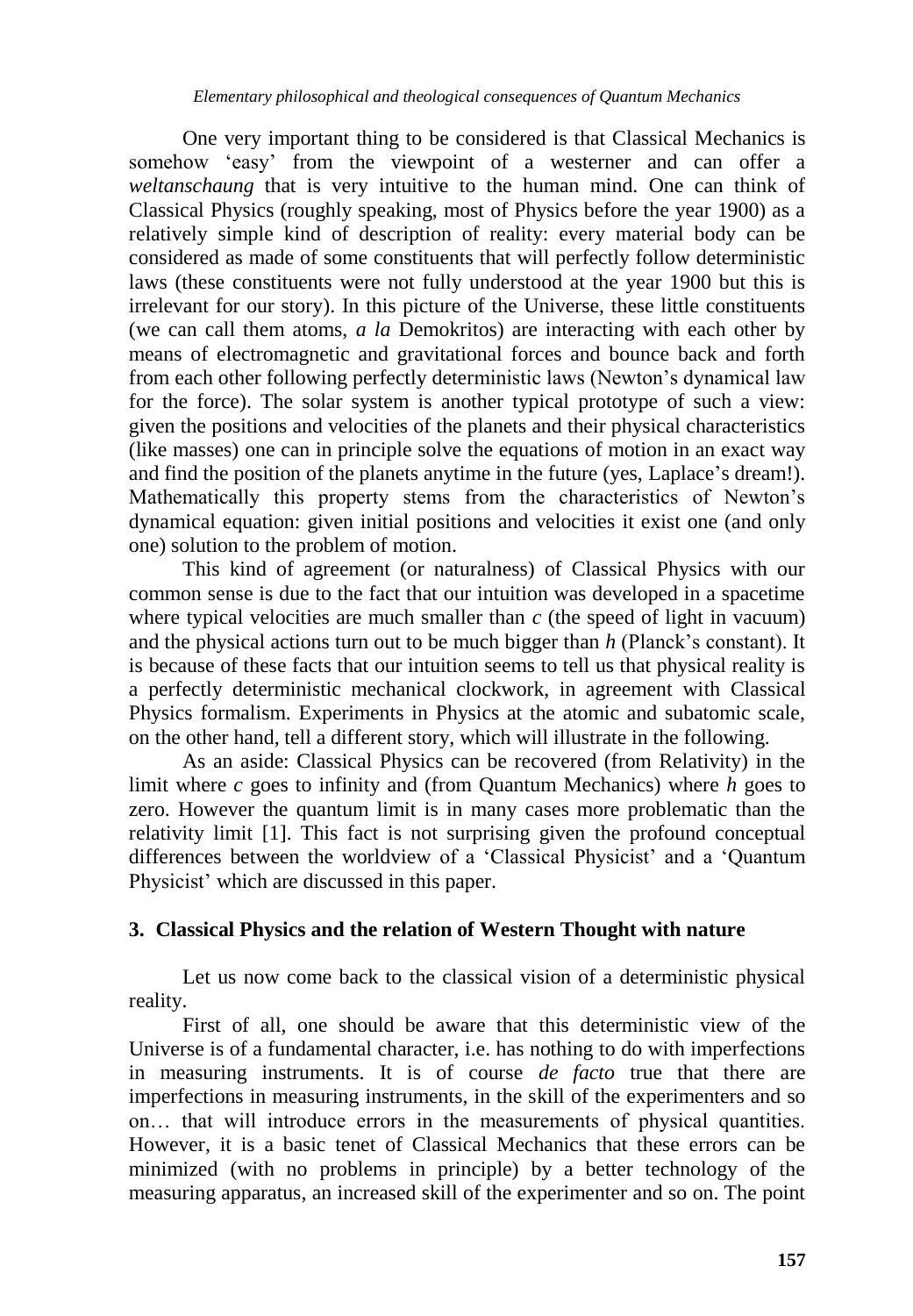is: *in principle* our knowledge of a physical quantity can become arbitrarily close to the real value. It goes (almost) without saying that in this view physical quantities are believed to exist irrespective of any observer (or intelligent being) that is actually trying to measure them. In philosophical terms, this view is a form of *realism.*

This realistic (and mechanistic) view is actually embedded in most of Science and even in the ordinary thinking of people. Scientists and laymen tend to believe that physical quantities exist by themselves (yes, realism!); if two people speak of the Mont Blanc mountain they both will easily admit that this mountain has some definite height. And they will continue to think so even if, during their conversation, none of them recalls the real value of the Mont Blanc height (something like 4,810 meters above sea level). This way of thinking is actually so natural that makes a part in our everyday life. And in fact it appears to be a good approximation to the physical world as we can perceive it with our limited sensory apparatuses.

There is no basic conflict between such a view of the mechanistic universe and the typical man-nature distinction of the western religious view. According to this view - in the general western monotheistic tradition - the human being is made following a divine imprinting and has a different *quality* than nature than surrounds him. It is only the human being (man and woman) that has this different quality. This concept is deeply rooted in western religiosity and can be found since the very early verses of the Genesis: "*God said: 'Let us make man in our image, after our likeness....'"* (Genesis 1.26)

Moreover, God explicitly gave man dominance over all animals in nature: "*...Have the dominion over the fish of the sea, and over the birds of the sky, and over every living thing that moves on the Earth*" (Genesis 1.28).

We can very clearly find this view summarized in the philosphical thinking of Renée Descartes according to whom, man is qualitatively different from animals (and from the material world). Descartes basically thought that animals were biological automata, lacking mind and soul. This view is essentially the subject (person) versus object (nature) distinction of a vast part of western thought.

The various western religious traditions have elaborated the concept in various ways. While attributing respect and value to nature (animals included) as a masterpiece of God"s creation, mankind has always remained at a higher ontological level than the rest of nature.

This view has deeply influenced western thought throughout the centuries. Because of these reasons western people (even if atheistic) typically tend to consider nature as something radically different from themselves and different (if they believe in God) from God [2].

As a final consideration, this subject/object distinction has also been a very efficient and productive attitude in the relation of western science and technology with nature. Exploitation of natural resources was allowed without any constraint and the use of nature for the betterment of human conditions was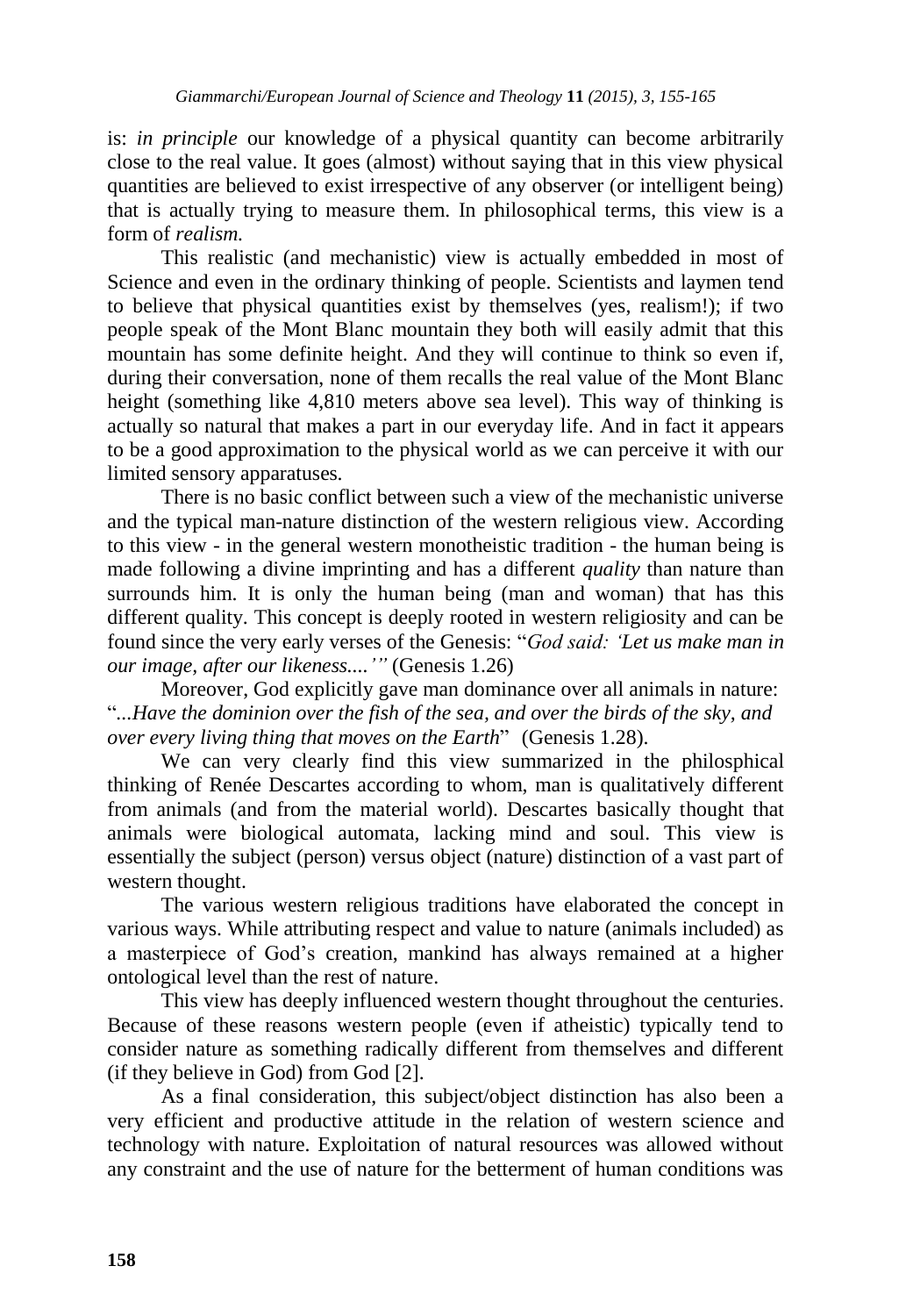considered as a natural and reasonable thing. After all, Nature was somehow 'given' to mankind as a resource to be exploited without clear-cut limits.

I spite of all this, I will show that this view is now very seriously challenged by Science itself at the fundamental level of atomic and subatomic particles.

## **4. Positivism and Realism**

It is now time to take a little detour and discuss some more the Positivism/Realism controversy, mainly at the epistemological level. The debate about the height of the Mont Blanc already showed a little preview of the subject.

Generally speaking, according to the realist approach, physical quantities exist independently of the act of observation. It does not matter if somebody actually takes the burden of doing the measurement. The realist would say that the Mont Blanc has a height and this is independent of any human being actually measuring it.

The positivist has a different view; according to her it is only meaningful to speak about things that we actually measure. Only what we see with our senses (or measuring apparatuses) is considered by the positivist as really worth discussing. It is not that the positivist negates the existence of quantities in themselves; she simply thinks we cannot seriously tackle the issue of existence versus non-existence. So, according to the positivist viewpoint it is only when we make a measurement that we can really speak about the quantity considered.

This difference between positivist and realist point of view is, however, relatively unimportant in Classical Physics. This is because the process of measurement of a physical variable can be done without disturbing the variable itself. Let us see how that happens.

Suppose we want to measure the height of the Mont Blanc. Maybe we can use triangulation techniques, laser beams, radar beams and so on. It appears that all these devices will not alter the quantity we intend to measure, i.e. we can safely measure the height of the Mount Blanc without in any way disturbing the Mount Blanc itself. A realist would say that the height existed before the measurement, while a positivist would probably maintain that only after the measurement we can discuss about the height. The truth (or consensus) remains that – after the measurement – both realists and positivists can happily go to dinner together since they both have a number, 4,810 m, which is the desired quantity. In addition, if the next day somebody wants to do the same measurement again, the result will be the same.

Now, suppose instead (*hic sunt leones*) that the realist and the positivist now set about measuring a microscopic quantity, say the velocity of an electron. As we will see later on, the situation is radically different from the Mont Blanc height. But, one can argue, the situation for the electron is only *quantitatively*  different; one can imagine that the only difference is the mass of the object being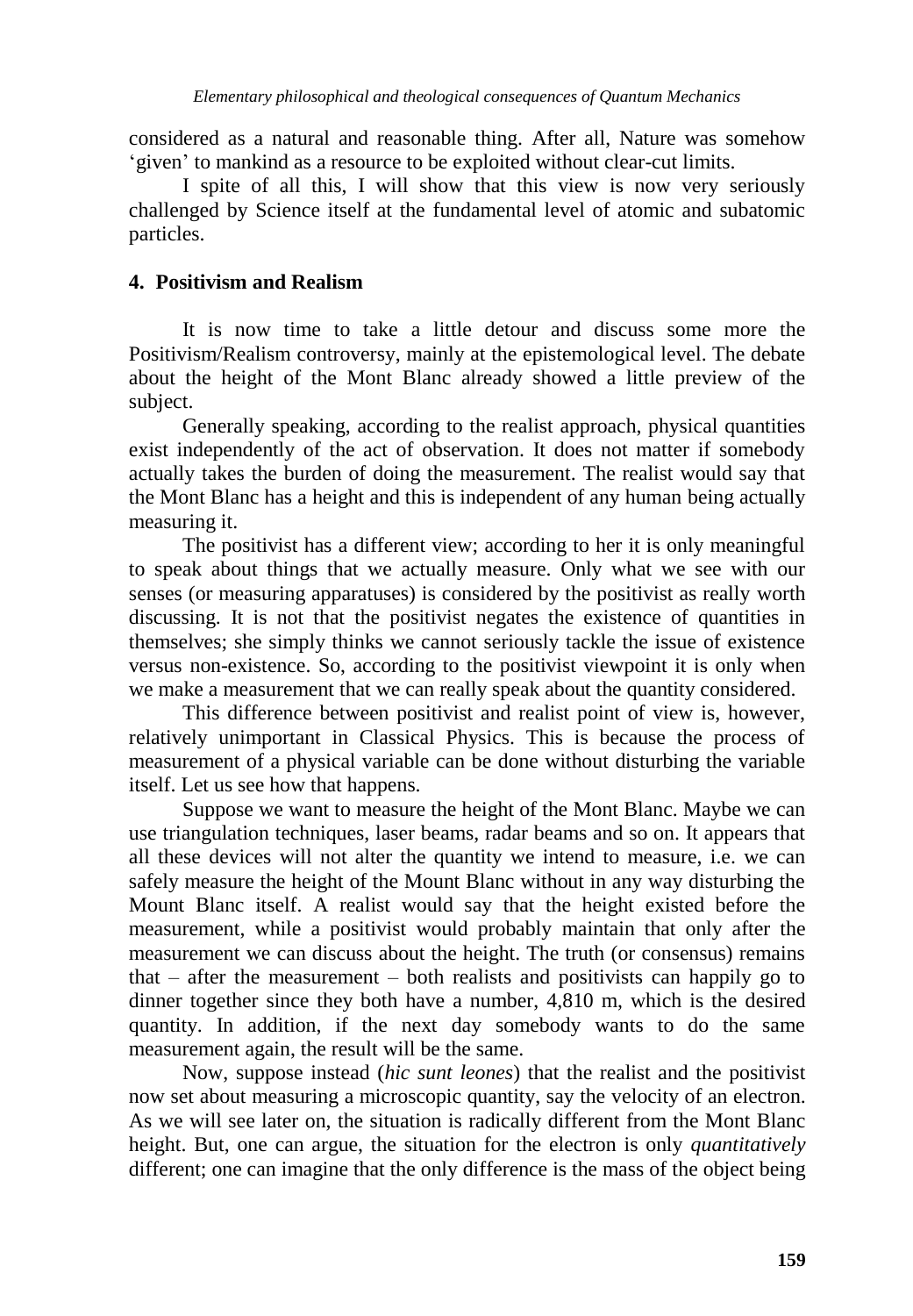considered and that the conceptual problems to be encountered in measuring the height of the Mont Blanc and the velocity of an electron would be the same.

Together with Classical Mechanics, our common sense is telling us that measuring the velocity of the electron is harder than measuring the height of the mountain, because of practical reasons; it is easier to study mountains than tiny subatomic particles.

Common sense seems to indicate in a reasonable way that there is no *qualitative* difference between these two problems and – in particular – the realist can speak about the velocity of an electron without actually measuring it. It seems obvious that the velocity exists, has some value that can in principle be measured (with arbitrary accuracy by having better and better devices and more and more skilled experimenters) and this statement seems to hold true irrespective from the existence of an observer actually performing the measurement.

Much to our surprise, this "*reasonable*" viewpoint turns out – to the best of the knowledge of today science – **completely incorrect**.

### **5. After 1900 - Quantum Mechanics**

In the very year 1900 Max Planck proposed the introduction of quantized steps in the process of energy exchange between electromagnetic fields and matter. It was the birth of the quantum era. More than one century after that, Quantum Mechanics is widely recognized as the most quantitatively successful theory in Physics (if not in Science). The atom, the atomic nucleus, the elementary particles, the atomic clock, the laser, the superfluid Helium, and many more systems are understood by means of Quantum Mechanics, the theory of the microscopic world. This theory is tested hundreds of times per day in different laboratories all around the world and is consistently found to be successful and accurate.

On the other hand, Classical Mechanics (and the beautiful classical *Weltanschaung* we were describing before) was proven to be wrong in the subatomic world, were Quantum Mechanics must be used instead.

This specific point needs a little clarification. It is customary to hear plain sentences like: 'Classical Mechanics is wrong' or 'it is superseded by Quantum Mechanics'. These statements neglect the validity of Classical Mechanics on non-atomic (macroscopic) scales and also give a slanted view of the scientific progress that lead to the birth of the Quantum Theory. As we said before, most of our technology and science is still based on Classical Mechanics – a theory that has an enormous range of applicability. Most engineers still do calculations with Classical Mechanics in a great variety of applications; it would be a foolish exaggeration to treat the stability of a bridge by using the complex formalism of Quantum Mechanics.

Secondly, a lot of the conceptual apparatus of Classical Mechanics was actually included in the Quantum Theory (Analytical Mechanics, just to give an example). It is however true that Quantum Mechanics is a conceptually new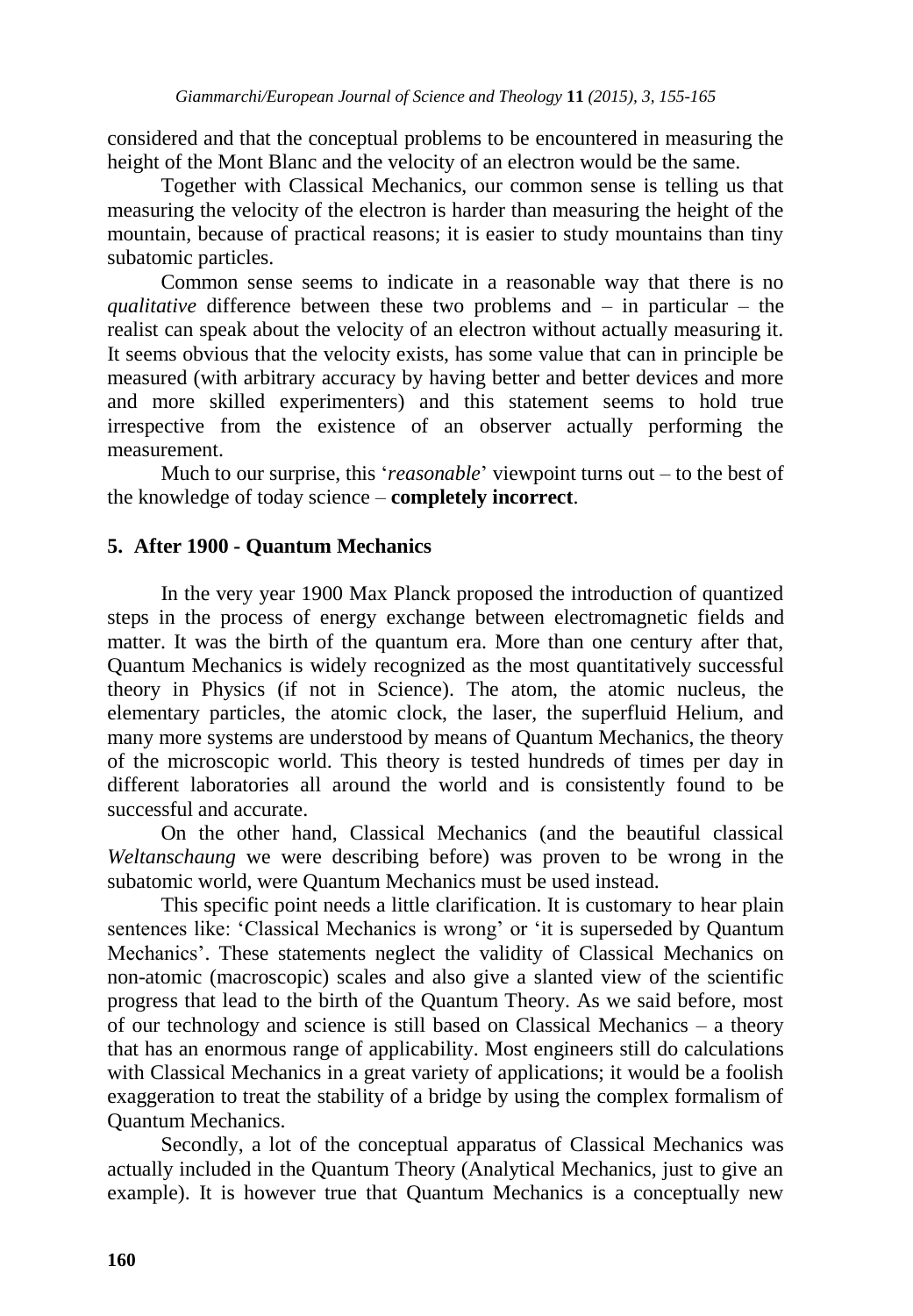theory with a much deeper insight in the fundamental field of the atomic and subatomic world. In practically all realistic atomic and subatomic systems that we can consider, Classical Mechanics would fail and Quantum Mechanics would be successful in describing their behaviour. Wow!

Now the point is that Quantum Mechanics has some properties that seem to force us to take a clear position in the positivism/realism debate (at the epistemological level, see also [3] for an excellent discussion of the subject).

This fact was firstly noted already at the beginning of the Quantum Theory itself and has a strikingly beautiful exemplification in the famous Einstein-Bohr debate. All originates from the fact that Quantum Mechanics is an abstract formal theory that has a non-trivial interpretation.

#### **6. Quantum Mechanics and Bell's inequality**

In the Quantum Theory there is no trivial correspondence between its formal objects and the physical quantities that the theory allows to predict. Physical quantities are represented by (highly non-intuitive) linear operators in abstract (Hilbert) spaces and there are concepts (like the wavefunction) which have no clear correspondence with the physical world we perceive. This fact was the base of the Einstein-Podolsky-Rosen (EPR) criticism to the theory and of Einstein"s viewpoint on Quantum Mechanics. Roughly speaking, these critics [4] required that concepts of the theory be put in correspondence with elements of physical reality; according to them physical reality was existing irrespective of the act of measurement, the conceptual (realistic) viewpoint of Classical Physics. Niels Bohr responded for the opposite side arguing that physical quantities only "come into existence upon measurement". One cannot speak of a physical quantity without reference to the measuring device and the measurement process. This positivistic viewpoint is called Copenhagen interpretation – put forth by Bohr and many others at the beginning of the  $20<sup>th</sup>$  century and is considered (even today) the orthodox interpretation of Quantum Mechanics.

In analyzing the Einstein-Bohr debate, one can clearly interpret it as a realist/positivist debate. For instance, in reference [4] (the original EPR paper) it is explicitly said that Quantum Mechanics has to be confronted with an "*objective reality which exists independent of our theory"* .

Using the language of reference [3], the Copenhagen interpretation, on the other hand, insists that the reality of the physical states that can be measured is defined by the nature of the interaction between the particles and the measuring apparatus. This unresolved epistemological point about the interpretation of Quantum Mechanics did not prevent the theory from having its tremendous experimental success.

In 1960 John Bell [5] put the question on quantitative grounds devising an inequality that would hold true only if Quantum Theory were a realistic one. In other words, Bell"s inequality assumes the existence of physical microscopic quantities (e.g. an electron spin) independent of any process of measurement (we recommend reference [3] as an excellent place to learn about all this). The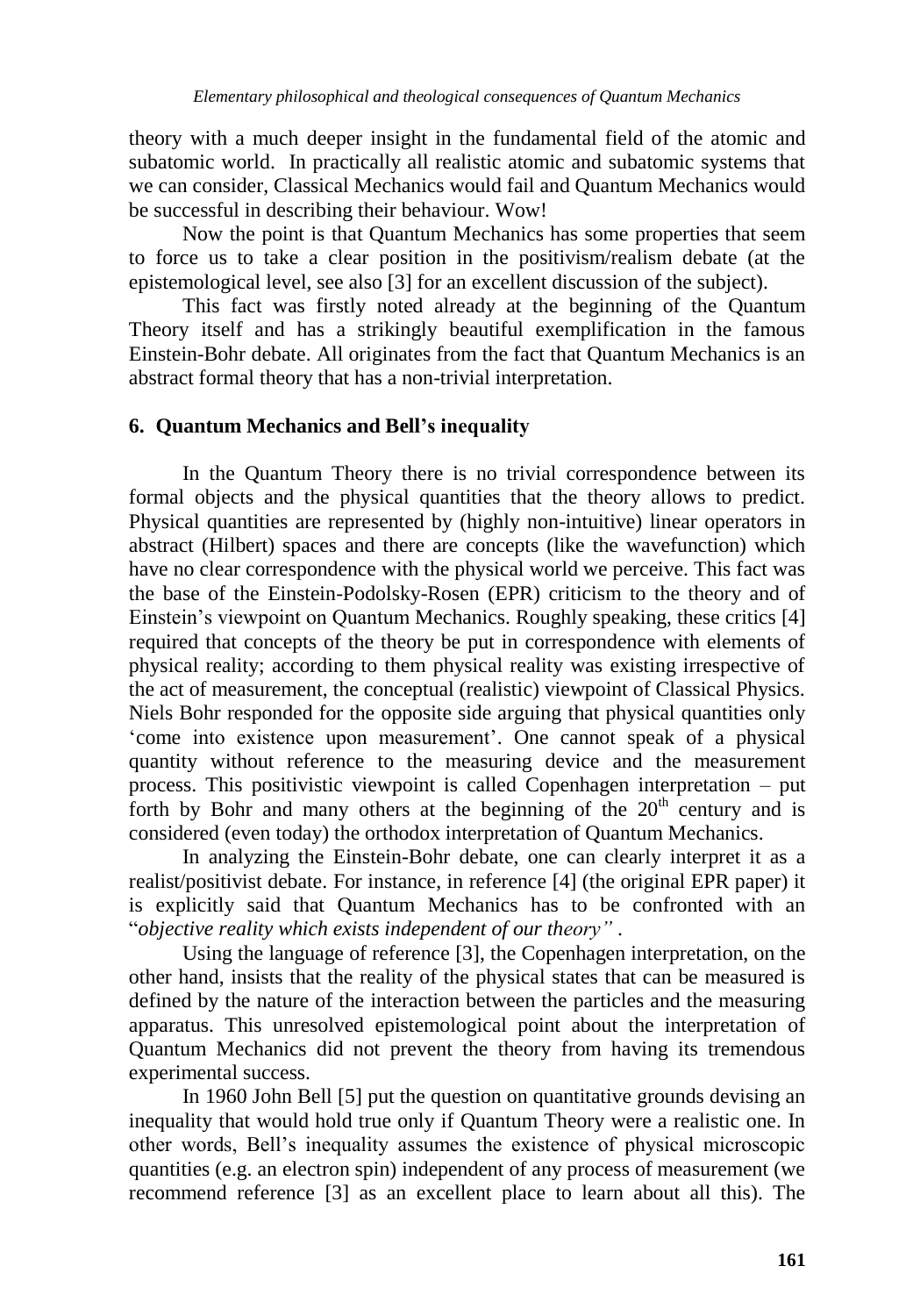relevant point is that Bell"s inequality could be tested experimentally and was proven to be **violated** in a series of famous experiments (first performed by Alain Aspect and collaborators [6]). This experimental test has convinced the vast majority of the Physics community of the validity of the Copenhagen interpretation. From the philosophical viewpoint, they strongly indicate that it is not correct to think about the existence of the electron spin in itself, without performing a measurement.

In other words, to the best of our knowledge of today, we cannot really speak about physical quantities in the atomic world; we should always be speaking about physical quantities in relation with ourselves as observers. It is precisely in this sense that modern science favours the positivistic interpretation.

## **7. Another victim of the quantum revolution - strict determinism**

Incidentally, another victim of Quantum Mechanics is pure determinism [1]. This theory clearly shows that repetition of experiment at the atomic level does not lead to the same results. What remains the same (upon repetition of the experiment under the same initial conditions) is the probability of a given outcome to occur. But the predictive power about the outcome of a single experiment is in general lost. This is often expressed by saying that Quantum Theory is an irreducible statistical theory.

We will not elaborate any further this concept, since it does not lie in the mainstream of our reasoning. We will return instead to discussing the philosophical implications of the positivistic quantum-mechanical view of reality.

## **8. Western spirituality, Oriental philosophies and Quantum Mechanics**

In the western approach, there appears to be a strong distinction between the subject and the object. As we have seen, according to this idea, the human being is a distinct subject that treats whole nature as an object without (obviously) soul and divine imprinting. Nature as a whole can be appreciated as being created by God and must be accordingly respected. However, nature remains a somewhat worthless, soul-less 'inert material substrate' upon which the action of man can be exerted.

The subatomic world is instead telling a story of subject and object that cannot be separated, since we cannot speak (at the subatomic level) of the object without the subject. It is precisely for this reason that the eastern theological approach appears more suited to confront us with this fundamental aspect of modern science.

It is in fact interesting to note that in a vast part of the oriental philosophical and spiritual approach, the distinction between the subject and the object fades. One of the very goals of oriental religiosity (consider for instance the related practice of meditation) is precisely overcoming this distinction, which is in general not considered to be a fundamental one. One of the consequences of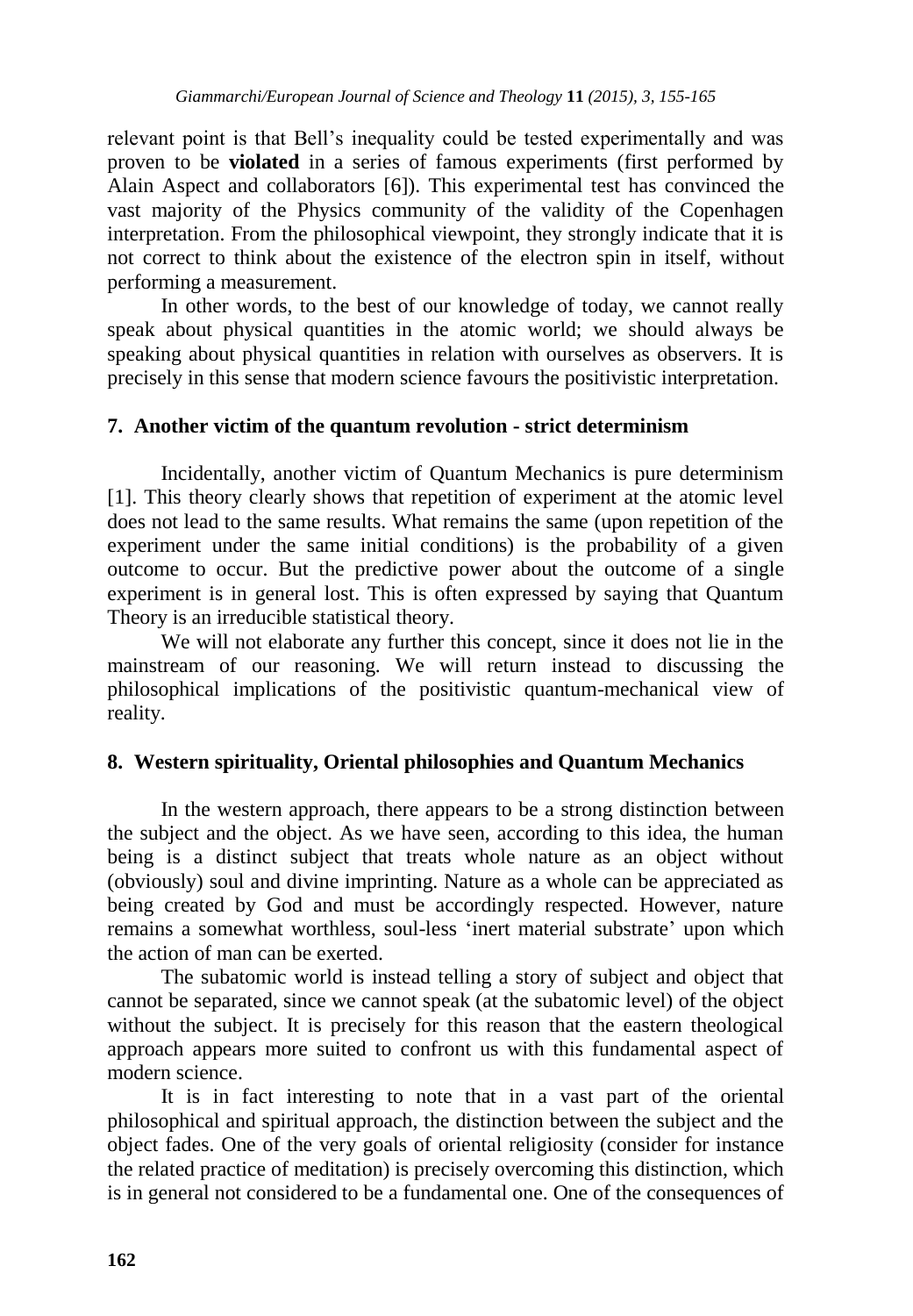this weakened (or missing altogether) subject/object distinction in eastern religiosity is a different ontological consideration of nature. Nature is, in the eastern approach, at the same level to the one of mankind, the difference in awareness being only **quantitative** in character (as opposed to a **qualitative** difference in the western thought). According to this view the subject/object separation is (at least in part) an illusion of our senses, an artefact of *maya*. This is nicely illustrated, for instance, in references [7, 8].

Now, and this is the crucial point of this paper, it is for this reason that we deem eastern thought as being in greater harmony with Quantum Mechanics, a science that considers the observer as an integral part of the physical situation under consideration, a science that is giving the clear message that it seems impossible (at least at some level) to make the subject/object distinction.

## **9. Western ontological view of reality - the synthesis of revelations and Greek thought**

All of this is at variance with the predominant Western view of reality which is generally in agreement with a sharp subject/object separation and a (realistic) existence of the Universe. To better understand where the problem comes from, we should back up a little bit.

We should first remember that Western religions are based on revelations (directly and/or indirectly) made by a personal God. Truth is revealed by prophets (Moses, Muhammad) or God (Jesus) and in any case represents the faithful view of the God and in itself an absolute and objective Truth.

The distinction between subject and object was (ontologically) introduced in the theological view much later, e.g. by Christian thinkers, in their effort to harmonize Christian revelation with Greek and Ellenistic philosophy.

While the viewpoint of revelations is (ethically and morally) the very clear statement that nature is at man"s disposal, nothing was actually said in those revelations about the ontological level, which was instead discussed in the context of Philosophy in a very different (Ellenistic) context. Therefore, it is only when we apply to revelations the categories of Greek philosophy that we can possibly build up the subject/object distinction that has characterized much of Monotheistic inspired thinking during several centuries.

By the same token, western thinkers claiming today that human reason has metaphysical power are facing the very same problem of dealing with the quantum mechanical effects. Human reason would tend in fact (and this is the "common sense" mechanism at work) to make the subject/object distinction and to assign realistic existence to the Universe, leading to conflict with modern science at some level.

In a single sentence, the believe in reason"s metaphysical power or in the complete harmony between ancient Greek thought and monotheistic revelations leads to a subject/object distinction which is in epistemological contradiction with the findings of modern science.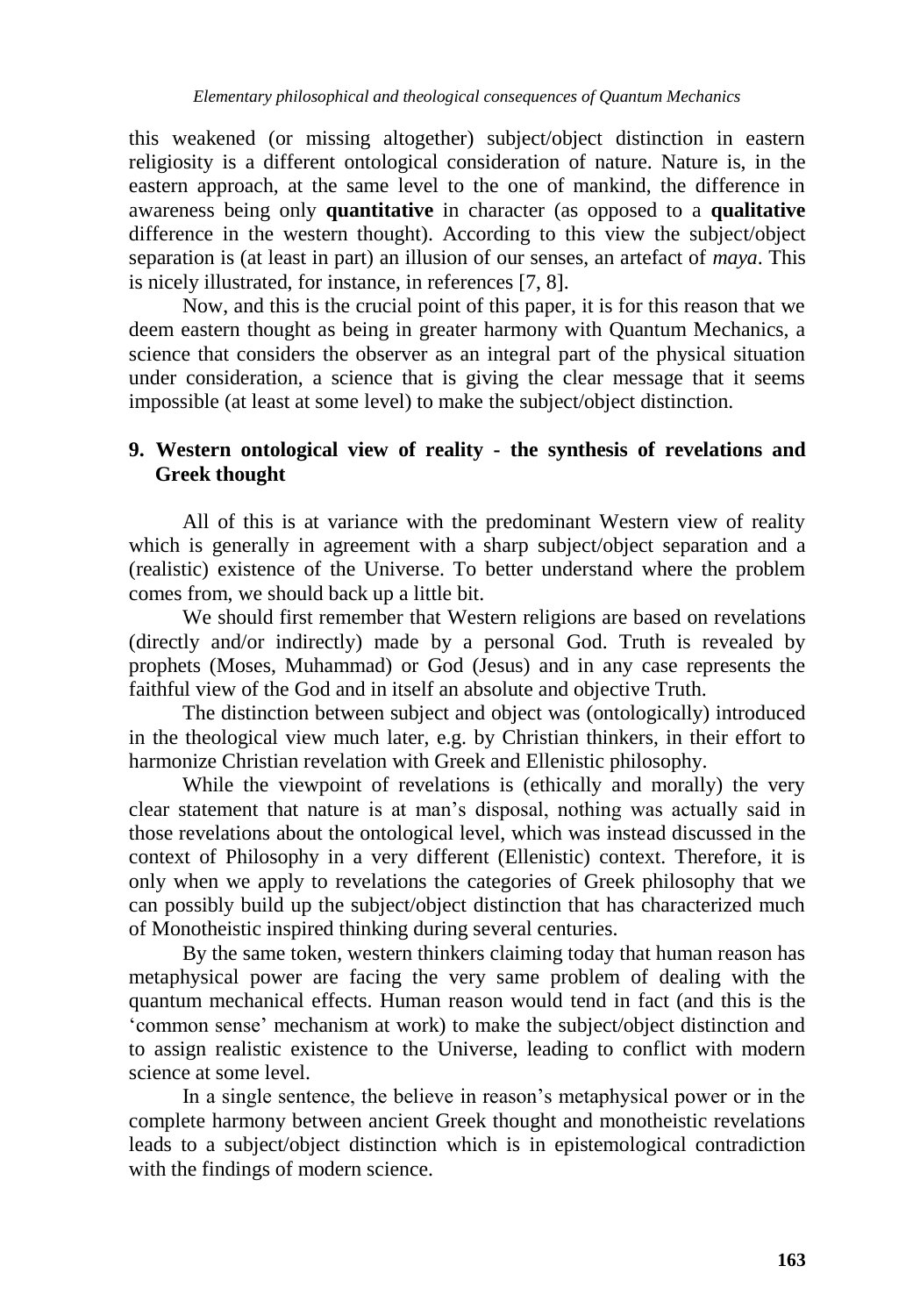## **10. Caveats**

There are of course biases both personal and professional which are embedded in this work. It is useful (to the extent that I am able to detect them) to enumerate them and possibly to answer to some objections.

- 1. Physicists tend to think that Physics is the 'main Natural science' and therefore tend to use the word "Physics" as a synonym for "Science". This is clearly arbitrary and in general not correct. However it cannot be negated that Physics is a science with a great predictive power which is able to investigate nature at the current limits of space and time. I claim this fact is sufficient for the goals of this paper.
- 2. In this work I have also used a reductionist approach. This is of course arbitrary. However, even if there are good reasons to criticize reductionism, what I am claiming here is only that Quantum Mechanics is telling us something fundamental. It seems to me very likely that this claim can also be defended in the light of a more holistic view (while, I am not going to conduct such apology here).
- 3. Quantum Mechanics itself is not considered by many scientists to be a completely self-consistent theory. For instance, conceptual and technical problems arise in the description of macroscopic bodies, in the classical limit, in the measurement process, in the phenomenon of decoherence. For all these reasons (at least) we cannot go on claiming that Quantum Mechanics is the ultimate theory of everything in Physics. However, in this paper I am only claiming here that Quantum Mechanics is a theory which has more conceptual and predictive power than any other theory in the fundamental subatomic world.
- 4. I am of course aware that other physical theories can have ontological implications, like Classical Chaos or Quantum Chaos, to name only two (this is related to question 2). I will not be elaborating this subject. As before, I am only claiming Quantum Theory is telling us something fundamental about us and the reality in mutual interaction.
- 5. I am of course aware of other possible extreme neo-platonic schemes that can be used to describe reality. The following reference [M. Tegmark, Los Alamos preprint archive: arXiv:gr-qc/9704009] is a rather technical example of this approach. However, these schemes in general arbitrarily assign real existence (ontological role) to any of our conceptual (mathematical) ideas and as such I consider them viable but rather extreme.
- 6. We have used philosophical considerations taken from Quantum Mechanics (and the Copenhagen interpretation) as it is today. Of course this is not the end of Science (nor of Philosophy), and future progress can always give surprises. Certainly our ideas will seem naïve to our nephews. Therefore we cannot (in spite of all current efforts of today) rule out the possibility that some future super-theory will supersede Quantum Mechanics and have at the same time some different structure, maybe in lesser conflict with western subject/object distinction. However, in this paper I am only